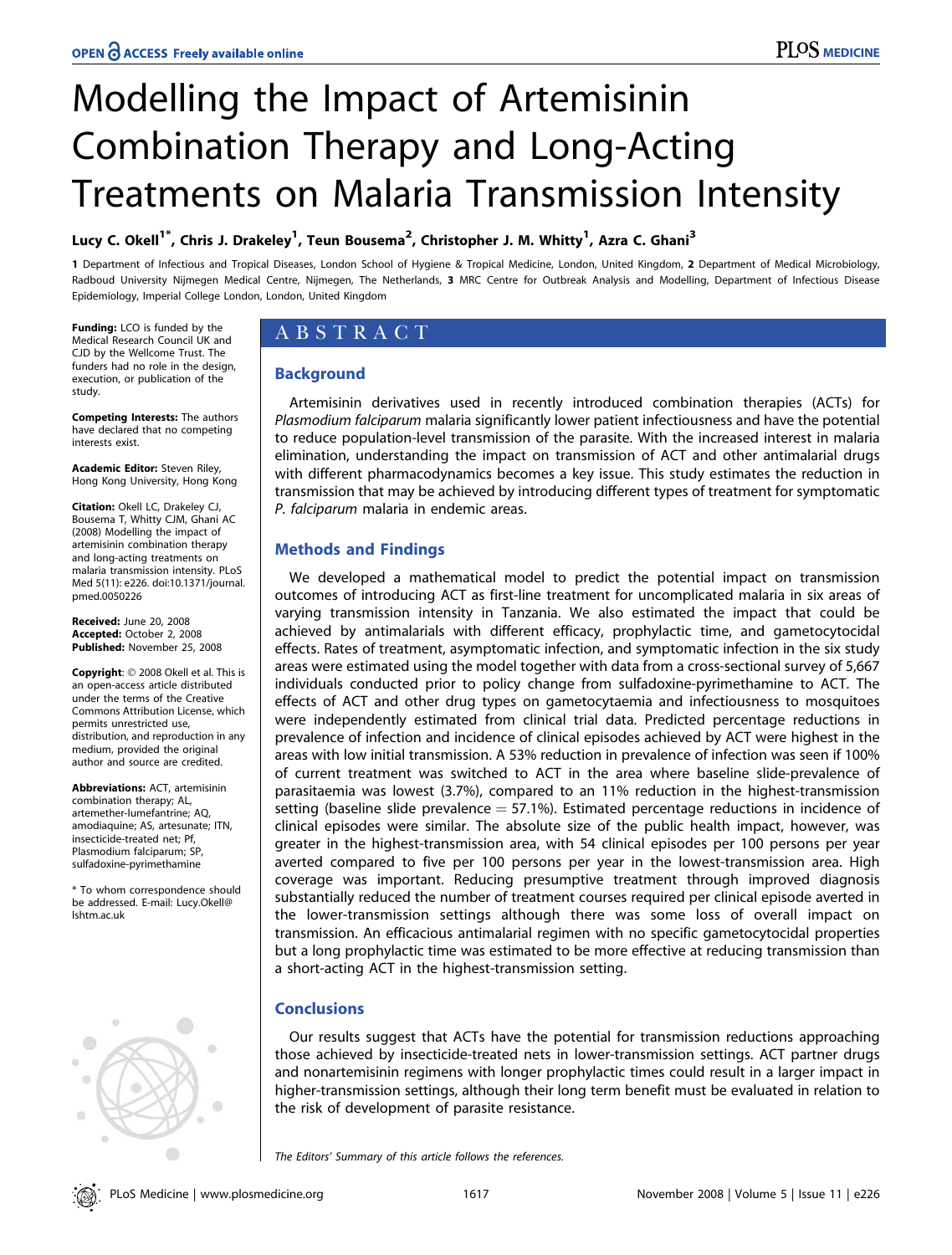#### Introduction

Since 2000, artemisinin combination therapies (ACTs) have become widely adopted as first-line treatment policy for uncomplicated P. falciparum malaria in many endemic countries in response to parasite resistance that rendered previous first line treatments ineffective [1,2]. A secondary factor in the policy choice of ACT has been the proven ability of the artemisinin component to reduce patient gametocytaemia and infectiousness more than previous first-line treatments [3–6], which shows potential to translate into a reduction in overall transmission intensity as use of ACT is scaled up [7]. With the renewed interest in minimising transmission and moving toward malaria elimination [8], it is increasingly important to evaluate the ability of antimalarial treatments not only to cure disease, but also to reduce transmission. Understanding how pharmacological properties of ACT and other antimalarials affect transmission, as well as choice of delivery strategies, can help to maximise the impact of available resources.

Evidence for transmission or disease reductions following ACT deployment initially came from studies in South East Asia [9–12] and Southern Africa [13] which recorded a reduction in population *P. falciparum* prevalence or disease incidence after ACT became the main treatment for clinical malaria in the area. Since then, data from a number of settings including Zanzibar [14] and Rwanda have demonstrated a significant reduction in malaria cases following ACT introduction. While these studies are consistent in suggesting a benefit of ACT, they had observational, time-trend designs without control groups, and it is unclear how much of the effect in these settings was attributable to ACT and how much to other factors including simultaneous introduction of vector control measures [11,13], changes in climatic conditions [10], and change in diagnostic quality control. Furthermore, these observations come from relatively low transmission settings. In higher-transmission settings, the asymptomatic reservoir of infection may limit the potential for transmission reduction by treatment of symptomatic cases, because greater exposure increases immunity and the chance of an infection remaining asymptomatic [15,16].

A previous mathematical model of symptomatic case management predicted moderate to substantial impact of the nonartemisinin-based antimalarials sulfadoxine-pyrimethamine (SP) and amodiaquine (AQ) on age-prevalence patterns of infection and rates of severe disease and mortality under scenarios of 40% or 100% coverage [17]. Rates of uncomplicated clinical malaria episodes were reduced in low but not high transmission settings. Understanding to what extent ACTs with their additional gametocytocidal effects can reduce transmission in settings where partially effective treatments are already in place would aid malaria control agencies who currently must choose how to divide resources between drug purchases, drug delivery strategies, and other control interventions. The decision to maximise the coverage of the ACT class of drugs beyond the formal health care sector has substantial cost implications given their higher price [18], but it would be supported if ACT were likely to have a substantial effect on transmission. Choosing to invest in improved diagnostic techniques can save on overtreatment of fever cases with ACT; however, the importance of this

widespread presumptive treatment for keeping transmission levels down needs to be investigated.

With increasing investment in research, the range of drugs in development for treatment of malaria is widening and a greater number are also becoming available in combination with artemisinins as ACT [19]. The stronger gametocytocidal activity of artemisinin derivatives compared to previous firstline antimalarials [20] has received the most attention in relation to potential transmission reductions by treatment [7]. However, two other main drug properties impact on transmission: prophylaxis and efficacy at clearing parasitaemia. Artemisinin derivatives have a very short prophylactic time in relation to other antimalarials, and although they remain highly efficacious in most areas of the world due to lack of parasite resistance, there are nonartemisinin antimalarial regimens that are of comparable efficacy in some regions [21]. Knowledge of the relative importance of these different drug properties in reducing transmission could help guide policy makers in choosing between ACTs with different partner drugs, and in the longer term a replacement first-line treatment, in the eventuality of parasite resistance or prohibitive cost of ACTs.

Here we develop a mathematical model to describe the impact of ACTs and other antimalarials on P. falciparum malaria transmission intensity. We use data from a survey prior to ACT introduction covering six different transmission settings in Tanzania typical of malaria-endemic Africa, in order to characterise rates of infection, symptomatic episodes, and antimalarial use. We then estimate potential transmission reduction following introduction of ACT as a first-line treatment and examine how the size of the reduction depends on coverage, use of diagnostic testing, and how it compares to the impact of alternative drugs with different pharmacodynamics. In this way we aim to elucidate potential goals for ACT policy implementation and inform future choices of first-line treatment.

#### Methods

#### Data

We use data from a cross-sectional malariometric survey of 5,667 residents of Tanzania undertaken during the rainy season (March–June) of 2002 prior to the introduction of ACT in treatment policy or their licensure and wider availability in the private market. Details of the methodology and results of this survey are described in detail elsewhere [22]. For our analysis, villages were grouped by region (Kilimanjaro or Tanga) and altitude  $(<600$  m,  $600-1200$  m,  $>1200$  m) which is a good proxy for transmission intensity with an estimated entomological inoculation rate ranging from less than one infectious bite per person per year at high altitudes, to about 100 infectious bites per person per year at low altitudes [23]. The data were stratified by age groups of 0– 4 y, 5–14 y, and 15–45 y. Symptomatic malaria was defined by fever (37.5°C or above) and parasite density over age- and altitude-specific thresholds calculated previously using the same data [24] (age  $<$  5 y, altitude  $<$  600 m: 4,000 parasites/µl; age  $\leq$ 5 y, altitude  $\geq$ 600 m: 1,000 parasites/µl; age 5–15 y, altitude  $<600$  m: 500 parasites/µl; age 5–15 y, altitude  $>600$ m: 250 parasites/µl; age 15-45 y, all altitudes: 500 parasites/µl). A summary of these data is presented in Table 1 and in Table II in Text S1. Use of antimalarials in the last 14 d was self-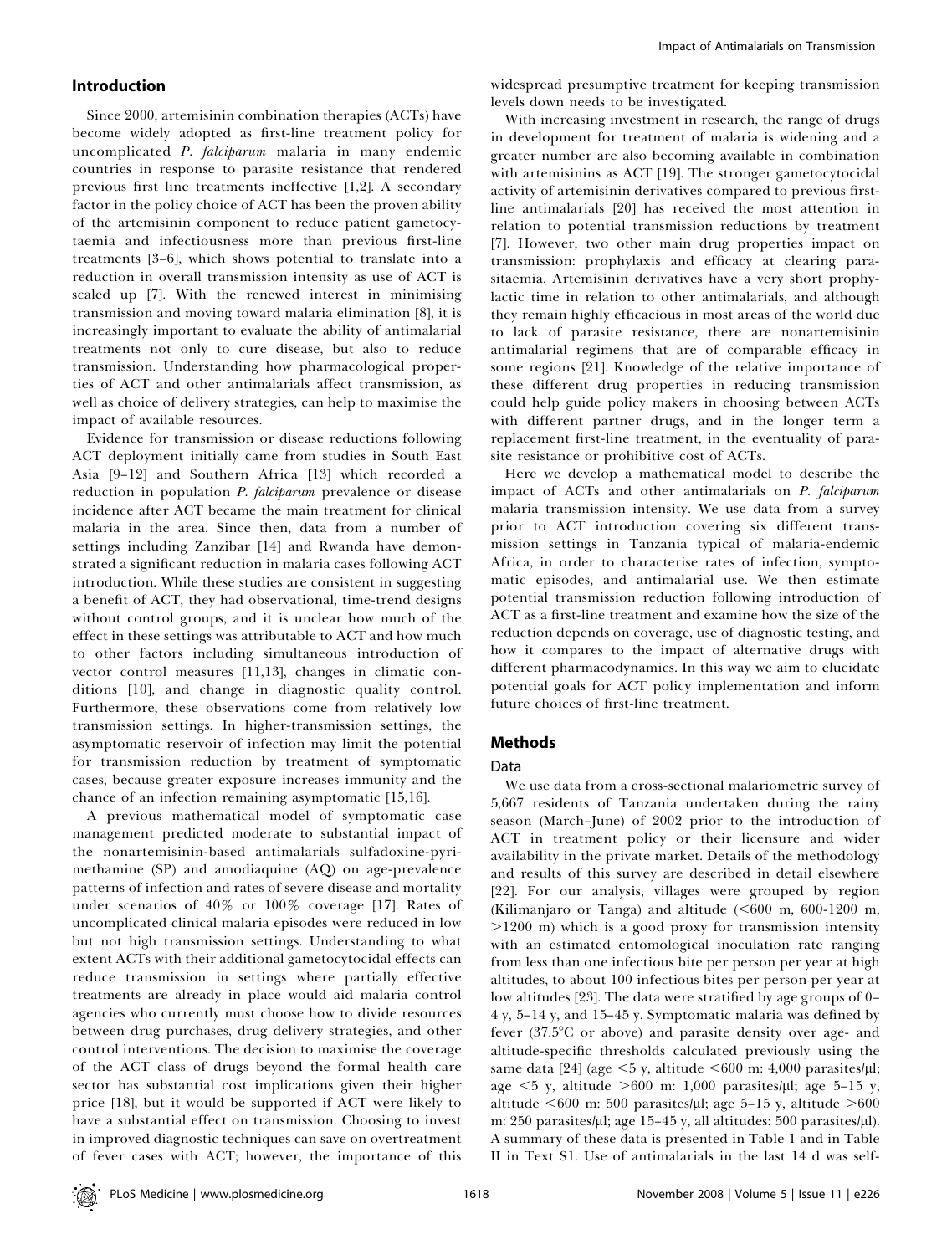| <b>Transmission</b><br>Setting | Region      | Altitude (m) | $\mathbf n$ | Pf Slide-Positive (%) | <b>Symptomatic Pf</b><br>Infections <sup>a</sup> $(%)$ | <b>Self-Reported Use</b><br>of Antimalarials<br>in Past 14 Days $(\%)$ |
|--------------------------------|-------------|--------------|-------------|-----------------------|--------------------------------------------------------|------------------------------------------------------------------------|
|                                |             |              |             |                       |                                                        |                                                                        |
| Highest                        | Tanga       | < 600        | 748         | 57.1                  | 8.13                                                   | 10.6                                                                   |
|                                | Tanga       | 600-1200     | 961         | 30.1                  | 6.62                                                   | 6.5                                                                    |
|                                | Tanga       | >1200        | 1.149       | 21.4                  | 2.9                                                    | 2.9                                                                    |
|                                | Kilimanjaro | < 600        | 249         | 18.1                  | 3.61                                                   | 6.1                                                                    |
|                                | Kilimanjaro | 600-1200     | 1.441       | 10.7                  | 0.35                                                   | 5.5                                                                    |
| Lowest                         | Kilimanjaro | >1200        | 1.119       | 3.7                   | 0.27                                                   | 2.4                                                                    |

#### Table 1. Summary of Data from Pre-ACT Cross-Sectional Surveys in Six Transmission Settings in Tanzania

See also Table II in Text S1

 $^{\text{a}}$ Fever >37.5 °C + Pf density > age- and altitude-specific threshold calculated in [24].

doi:10.1371/journal.pmed.0050226.t001

reported. In two areas of the cross-sectional survey (North and South Pare), parasite resistance testing to the then firstline antimalarial SP was carried out [25]. We assumed that triple and double mutations in the  $P$ . falciparum dhfr and dhfs genes, respectively, would cause parasitological failure, i.e., parasites would not be fully cleared by SP treatment and the infection would persist, while the double-mutant *dhfr* would be sufficient to reduce the effective prophylactic time of SP [26]. We also assumed that similar resistance levels were present in all regions in the survey to all widely used nonartemisinin antimalarials at the time (Table 2).

Incidence rates of symptomatic malaria were calculated from the observed prevalence of symptomatic cases by

region, altitude and age as prevalence/duration, using estimates of duration of symptoms from the literature (Table 2). Parasitaemia is assumed to remain asymptomatically once symptoms have ceased (see model below). We calculated agespecific treatment rates per person-year as the proportion reporting use of antimalarials / reporting time window (14 d)  $\times$  365. The relative infectiousness of different age groups was based on gametocyte densities (Tables I and II in Text S1).

#### Mathematical Model

Malaria transmission is modelled in human and mosquito populations using a deterministic compartmental structure (Figure 1; Text S1). Humans are age-stratified and can be in

| <b>Parameters</b>                       | <b>Definitions and Units</b>                                                                                    | <b>Estimates (Data and Literature)</b>                         | <b>Values</b><br>Used in |
|-----------------------------------------|-----------------------------------------------------------------------------------------------------------------|----------------------------------------------------------------|--------------------------|
|                                         |                                                                                                                 |                                                                | Model                    |
|                                         |                                                                                                                 |                                                                |                          |
| <b>Transmission cycle</b><br>parameters | Mean duration of total infectious period<br>in untreated humans, d                                              | 210 [58,59]                                                    | 210                      |
|                                         | Mean duration of patent infection in untreated humans, d                                                        | 121 non immunes [60]                                           | 50                       |
|                                         | Proportion of the human population in high exposure stratum                                                     | $0.10 - 0.15$ [31,61]                                          | 0.10                     |
|                                         | % mosquito bites received by the high exposure stratum of<br>the human population                               | $0.8$ [31,61]                                                  | 0.8                      |
|                                         | Duration of symptomatic episode of malaria, d                                                                   | 4.2 [62]; 2.6 [63]; 10.7-13.1 [64]                             | 10                       |
| <b>Treatment</b><br>parameters          | Proportion of symptomatic cases treated                                                                         | 0.46-0.60 for "febrile illness: [65]; 0.78 [66]                | Maximum 0.8              |
|                                         | Proportion of treatments which are ACT                                                                          |                                                                | $0 - 1$                  |
|                                         | Proportion of treated individuals with no parasitological                                                       | $<$ 0.4 (fraction of infections without double-triple          | 0.5                      |
|                                         | treatment failure: nonartemisinins                                                                              | SP-resistant genotype in the study area) [25]                  |                          |
|                                         | Proportion of treated individuals with no parasitological<br>treatment failure: ACT                             |                                                                | $\mathbf{1}$             |
|                                         | Duration of gametocytaemia in treated infection,<br>d: nonartemisinins                                          | SP-AQ 66.6 [unpublished analysis]                              | 66                       |
|                                         | Duration of gametocytaemia in treated infection, d: ACT                                                         | SP-AS* 14.9; AL 6.3 [unpublished analysis]                     | 15                       |
|                                         | Relative infectiousness of individuals treated with ACT compared<br>to nonartemisinin / untreated               | $0.68$ [40]                                                    | 0.68                     |
|                                         | Duration of inhibitory antimalarial blood concentration,<br>d: nonartemisinins (efficacious)                    | 20 piperaquine $[67]$ ; >52 SP, fully<br>sensitive strain [26] | 25                       |
|                                         | Duration of inhibitory antimalarial blood concentration,<br>d: nonartemisinins (current with treatment failure) | 7 SP N51I, S108N mutant, partially<br>resistant [26]           | 7                        |
|                                         | Duration of inhibitory antimalarial blood concentration,<br>d: ACT (partner drug)                               | 8.5-12.4 lumefantrine [68]                                     | 10                       |

#### Table 2. Key Parameters in the Model with Sources

The full list of parameters is given in Table I in Text S1. \*AS, artesunate doi:10.1371/journal.pmed.0050226.t002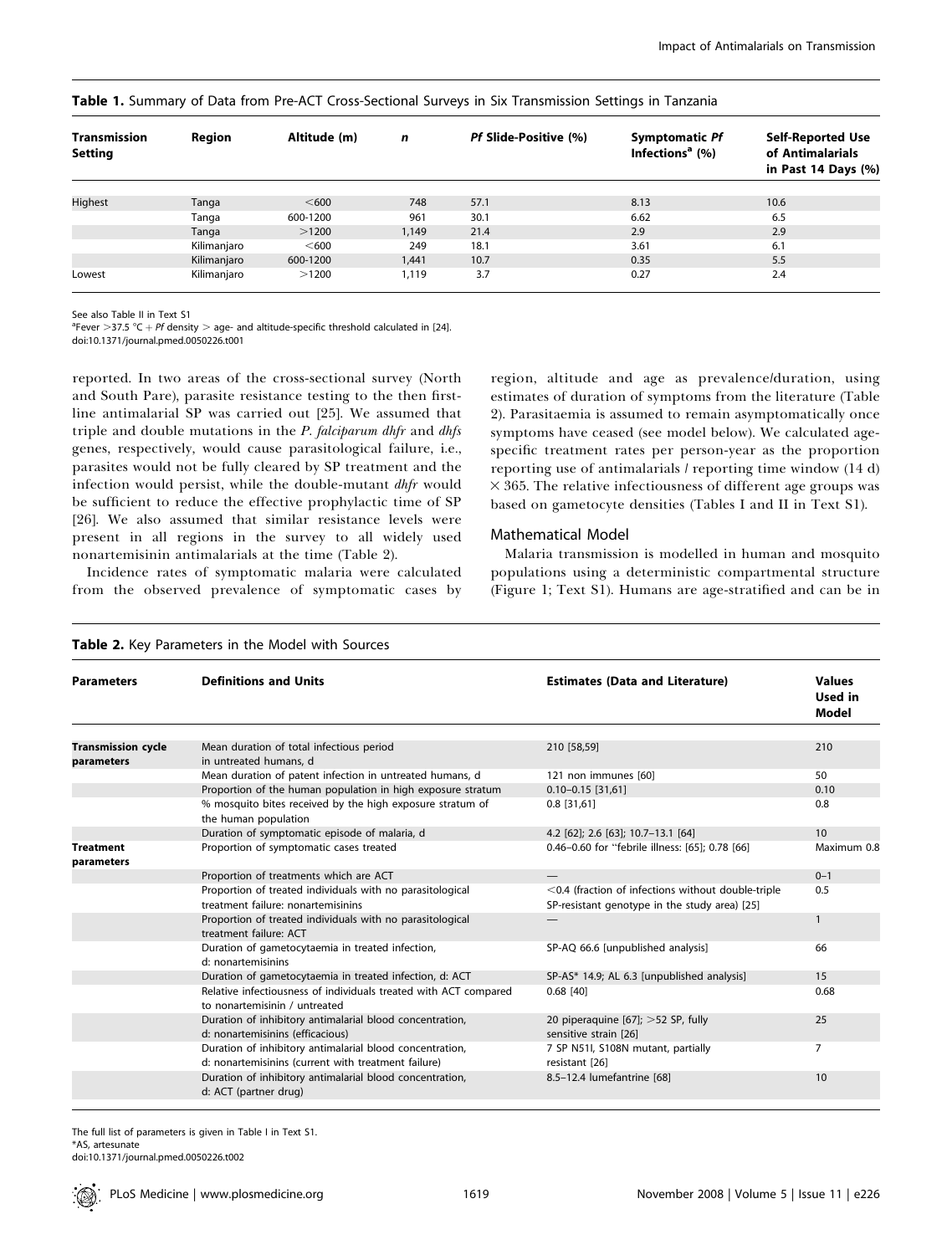

Figure 1. Overview of Model Structure

The main states and transitions of the transmission cycle and treatment in the human population are shown, including presumptive treatment (dashed lines). Here one age and exposure group and a single type of antimalarial treatment are represented. doi:10.1371/journal.pmed.0050226.g001

one of five states: susceptible, S; latent, E; infectious and untreated,  $I$ ; infectious and treated,  $T$ ; or protected,  $P$ , where the latter state is included to model prophylaxis from treatment. Susceptible individuals become infected at a rate dependent on the density of mosquitoes, the human biting rate, the prevalence of infection in the mosquito, and the probability of developing blood stage infection following an infectious bite. The latent period is divided into two stages; during the first the parasites are liver- and early blood-stage and are subpatent (i.e., not detectable on a blood slide), and during the second stage the infection becomes patent. The infection then develops to the infectious, untreated state I, which is divided into four stages with infectiousness greatest in the first two stages and lower in subsequent stages to replicate patterns observed in longitudinal human-to-mosquito transmission experiments (Table I in Text S1) [27]. We assume that untreated infections are patent during the first three stages only [28]. Treated infections are described below. From the fourth stage of the infectious period, individuals recover to the susceptible state S. Superinfections (infection by a new parasite clone in addition to the original infection) occur independently of the initial infection at the same rate as in susceptible, uninfected individuals and upon superinfection individuals return to the first stage of the infectious period, extending the overall duration of parasitaemia. A proportion of infections and superinfections are symptomatic and we assume that symptoms occur at the beginning of an infection and are followed by a longer period of asymptomatic parasitaemia (Table 2) [29,30]. The model is stratified into three age groups  $(0-4 y, 5-14 y,$  and  $15+y)$  to correspond with the data. Malaria-attributable deaths are not explicitly incorporated. We allow for heterogeneity of exposure by additionally stratifying into two risk groups such that 10% of individuals receive 80% of bites from mosquitoes [31]. Immunity is modelled by incorporating age-dependency in the probability that an infectious bite develops into a blood stage infection [32], the proportion of infections which become symptomatic [33,34], the rate that an infection progresses to the final subpatent stage (but not the overall

duration of infection [35]), and infectiousness to mosquitoes [36,37]. We assume negligible short-term change in immunity so that these parameters do not vary over time [38]. We also allow for an increase in exposure to mosquito bites with age due to increasing body surface area [32]. Susceptible vectors become infected at a rate dependent on the biting rate and the infectiousness of humans. They progress through latent and infectious stages but do not clear infection and die at a constant rate.

Nonartemisinin treatment with a given rate of parasitological failure representing widely used antimalarials at the time of the Tanzania survey [25] is introduced after the model has reached endemic equilibrium in the absence of treatment (Figure 2). After reaching a second equilibrium in the presence of the nonartemisinin treatment, which represents transmission at the time of the survey in a given area, a proportion of the failing nonartemisinin treatments are replaced by ACT or another efficacious antimalarial and the model is allowed to reach a third equilibrium. A constant proportion of symptomatic individuals are treated. Treatment can reduce transmission in three ways in the model: by reducing the duration for which treated individuals are infectious (length of time gametocytes remain in the bloodstream), reducing their infectiousness (density and infectivity of gametocytes), and providing prophylaxis. The efficacy of an antimalarial also determines its impact on transmission. In our model, the infectious period of those in the treated state T is divided into four stages as in untreated individuals. The duration of the infectious period is shorter and the infection is assumed to become subpatent after the first stage. In the case of gametocytocidal antimalarials, infectiousness is reduced by a constant proportion throughout the infectious period relative to untreated individuals. The total duration of effective prophylaxis is equal to the duration of minimum inhibitory antimalarial concentrations in the blood minus the duration of liver stage infection, since current, widely used antimalarials protect only against blood stage parasites. We assume 100% protection from infection during this time. This includes protection from superinfection during the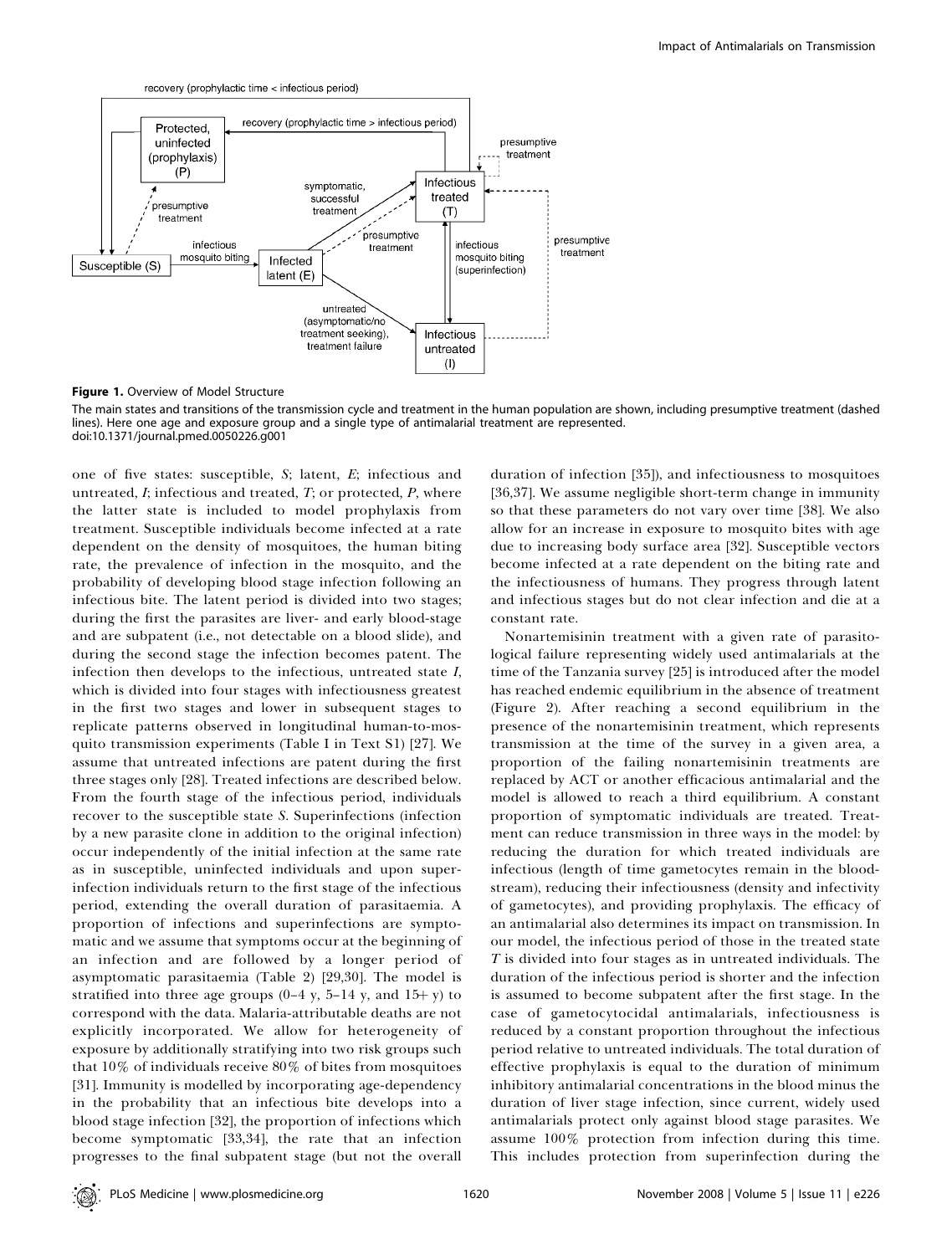

Figure 2. Example Model Run over Time for One Age and Exposure Group in One Survey Setting

Initially this shows introduction of infection and baseline endemic equilibrium in the absence of treatment. Nonartemisinins with treatment failure are introduced first and the model is allowed to reach a second equilibrium, matching the prevalence of slide-positive malaria, clinical malaria and selfreported treatment in the Tanzania survey data. ACT or another antimalarial regimen are then introduced, and our main outcomes of interest are the reductions in prevalence and rate of clinical episodes between the second and third equilibriums. doi:10.1371/journal.pmed.0050226.g002

infectious period, and if prophylactic effects persist after parasites are cleared (depending on the antimalarial being used), individuals enter the protected state  $P$  before returning to the susceptible state S. Treatment clears infection with a certain percentage efficacy determined by the prevalence of infections consisting of parasites susceptible to the drug. Treated patients with resistant parasites experience parasitological treatment failure and enter the first stage of the untreated state I. Clinical failure, i.e. parasitological failure accompanied by symptoms, is not explicitly incorporated in the model. In our data from the Tanzania survey, individuals were asked if they had used antimalarials within the previous 14 d. Clinical failure usually occurs on average around 5 d after treatment [39], so we assume that re-treatment would occur relatively quickly after the first treatment episode. Therefore it would have little effect on the period prevalence measure of antimalarial use within the last 14 d, or the stage at which infection is treated. However, prevalence of symptomatic malaria was measured on the day of the survey only, so we use a relatively high estimate of duration of symptoms (Table 2) to allow for clinical failure. Individuals in any state can be presumptively treated for malaria regardless of parasitaemia, which provides a period of prophylaxis (see also Model Parameterisation and Validation, below). Infected individuals receiving presumptive treatment also move to the treated state. Full details of the model, parameter values, and justification of the model assumptions are given in Text S1.

#### Model Parameterisation and Validation

The effects of nonartemisinin and ACT antimalarials on the infectiousness of patients to mosquitoes were estimated from antimalarial trial data, which measured human-tomosquito transmission, taking into account subpatent gametocytaemia [3,40]. These data were also used to estimate the duration of infectiousness under different treatment regi-

mens [unpublished analysis]. Patients were included in the trial regardless of pretreatment gametocytaemia, and therefore these estimates allow for lack of ACT effect on mature gametocytes [20]. Other parameter estimates were obtained from the literature. Key parameter values are given in Table 2 and a full list is provided in Table I in Text S1.

Following introduction of failing nonartemisinin treatment into the model, the product of the mosquito density and age-specific probability of mosquito-to-human transmission for each age group was varied so that at the subsequent second equilibrium the age prevalence of patent infection fitted the observed values for a given area in the survey data. The proportion of infections that developed symptoms was set for each age group so as to reproduce the observed symptomatic malaria age prevalence for a given area at the second equilibrium. These parameters, used in fitting prevalence in the model output at the second equilibrium, are known to have a wide range of possible values across different settings and age groups (Table I in Text S1) [32,41], therefore it was not necessary to set boundary values, and the model output matched the data exactly.

In the survey, an individual's infection status at the time of their reported treatment is unknown. Since presumptive treatment without testing for parasitaemia is common in the study area as in most malaria-endemic settings, it is likely that the reported treatment rate exceeds the rate of treatment of symptomatic malaria infections. We assumed that a maximum of 80% of incident symptomatic infections in each age group receive treatment (if the reported age-specific treatment rate in the population is sufficiently large; otherwise, this is calculated to match the prevalence of treatment history in the population). We assumed conservatively that any remaining treatment episodes were presumptive and were equally distributed within each age group regardless of infection state. The rate of presumptive treatment was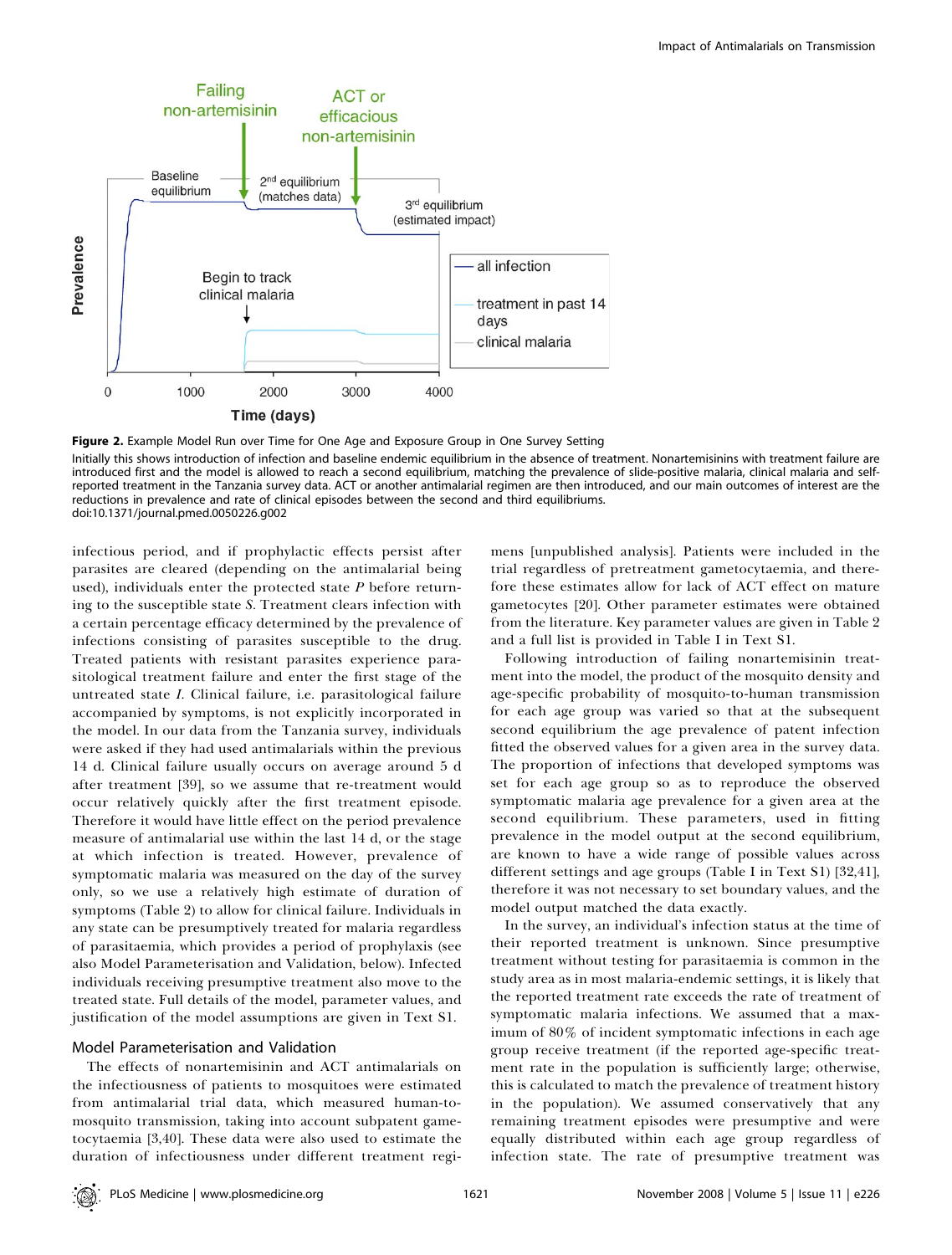Table 3. Estimates of Transmission, Disease, and Treatment Rates in Six Transmission Settings in Tanzania Prior to ACT from Survey Prevalence Data and the Model

| Pre-ACT Pf<br>Slide-Prevalence (%) | Region      | Altitude<br>(Meters) | <b>Infection</b><br>Incidence/pyr <sup>a</sup> | <b>Clinical</b><br>Episodes/pyr <sup>a</sup> | % Infections<br><b>Developing</b><br><b>Symptoms<sup>a</sup></b> | Total<br><b>Treatment</b><br>Rate/pyr | <b>Ratio Treatment</b><br><b>Rate/Infection Rate</b> |
|------------------------------------|-------------|----------------------|------------------------------------------------|----------------------------------------------|------------------------------------------------------------------|---------------------------------------|------------------------------------------------------|
|                                    |             |                      |                                                |                                              |                                                                  |                                       |                                                      |
| 57.1                               | Tanga       | $600$                | 33.2                                           | 2.57                                         | 7.8                                                              | 2.1                                   | 0.064                                                |
| 30.1                               | Tanga       | 600-1200             | 10.5                                           | 2.15                                         | 23.8                                                             | 1.3                                   | 0.125                                                |
| 21.4                               | Tanga       | >1200                | 5.7                                            | 0.93                                         | 21.6                                                             | 0.6                                   | 0.112                                                |
| 18.1                               | Kilimanjaro | < 600                | 4.9                                            | 1.32                                         | 49.7                                                             | 1.1                                   | 0.228                                                |
| 10.7                               | Kilimanjaro | 600-1200             | 1.8                                            | 0.12                                         | 7.4                                                              | 1.3                                   | 0.760                                                |
| 3.7                                | Kilimanjaro | >1200                | 0.4                                            | 0.09                                         | 32.4                                                             | 0.6                                   | 1.527                                                |

<sup>a</sup>Population average weighted by age group.

pyr, person-year.

doi:10.1371/journal.pmed.0050226.t003

calculated as the total age-specific rate of treatment per person-year in the population estimated directly from the data minus the age-specific rate of treatment of symptomatic cases (80% of the rate of symptomatic episodes per personyear estimated from prevalence of symptomatic malaria). We



\* Arbitrarily scaled for clarity to 25 x ratio of treatment rate : infection rate

Figure 3. Model Predictions of ACT Impact on Transmission in Six Transmission Settings in Tanzania Compared to the Pre-ACT Scenario with Failing Nonartemisinin Treatment

(A) Relative and absolute reductions in clinical episodes achieved by ACT if treatment rates remained the same and there was a 100% switch to ACT. Also shown is the pre-ACT ratio of treatment to infection rate. (B) Relative reductions in clinical episodes by ACT coverage. doi:10.1371/journal.pmed.0050226.g003

assumed that after introducing a new antimalarial there was negligible short-term change in presumptive treatment rates, but the rate of symptomatic malaria was allowed to change after introduction of a new treatment. We also explored the impact of introducing diagnostic testing (microscopy or antibody-based rapid diagnostic tests) together with ACT by removing presumptive treatment of those without a patent infection.

### Results

#### ACT Impact on Transmission

The rates of infection, clinical episodes, and treatment in each transmission setting estimated from the survey prior to ACT introduction are shown in Table 3. The model-estimated impact of delivering ACT at complete coverage is shown in Figure 3A and Table 4. Replacing 100% of current antimalarial treatments with ACT without any change to the rates of antimalarial use in the study area is predicted to decrease the incidence of clinical episodes by between 21.1% and 52.5% and the prevalence of slide-positive infection by 11.5%–52.9%. This relative impact was largest in the setting with the lowest transmission levels pre-ACT (slide-prevalence  $= 3.7\%$ ), and there was a clear trend for decreasing impact as the pre-ACT transmission level became higher. This trend matched the ratio of the antimalarial treatment rate per person-year to the malaria infection rate per person-year in the populations, which also tended to decrease as pre-ACT transmission became higher (Figure 3A; Table 3). However, the absolute impact in terms of the numbers of clinical episodes averted was predicted to be highest in high transmission settings. An estimated 54.1 and 81.5 clinical episodes were prevented per 100 persons per year in the two areas of highest pre-ACT slide-prevalence compared to 4.9 clinical episodes per 100 persons per year in Kilimanjaro's lowestprevalence area. In our analysis, reductions in clinical disease incidence are closely correlated with reductions in infection incidence, because short-term change in population immunity is assumed to be negligible, and therefore clinical disease is an indicator of transmission levels.

The time taken to achieve the reduction in infection incidence becomes longer as pre-ACT transmission intensity decreases (Table 4). With an instantaneous 100% coverage of ACT, 50% of the total reduction achieved is predicted to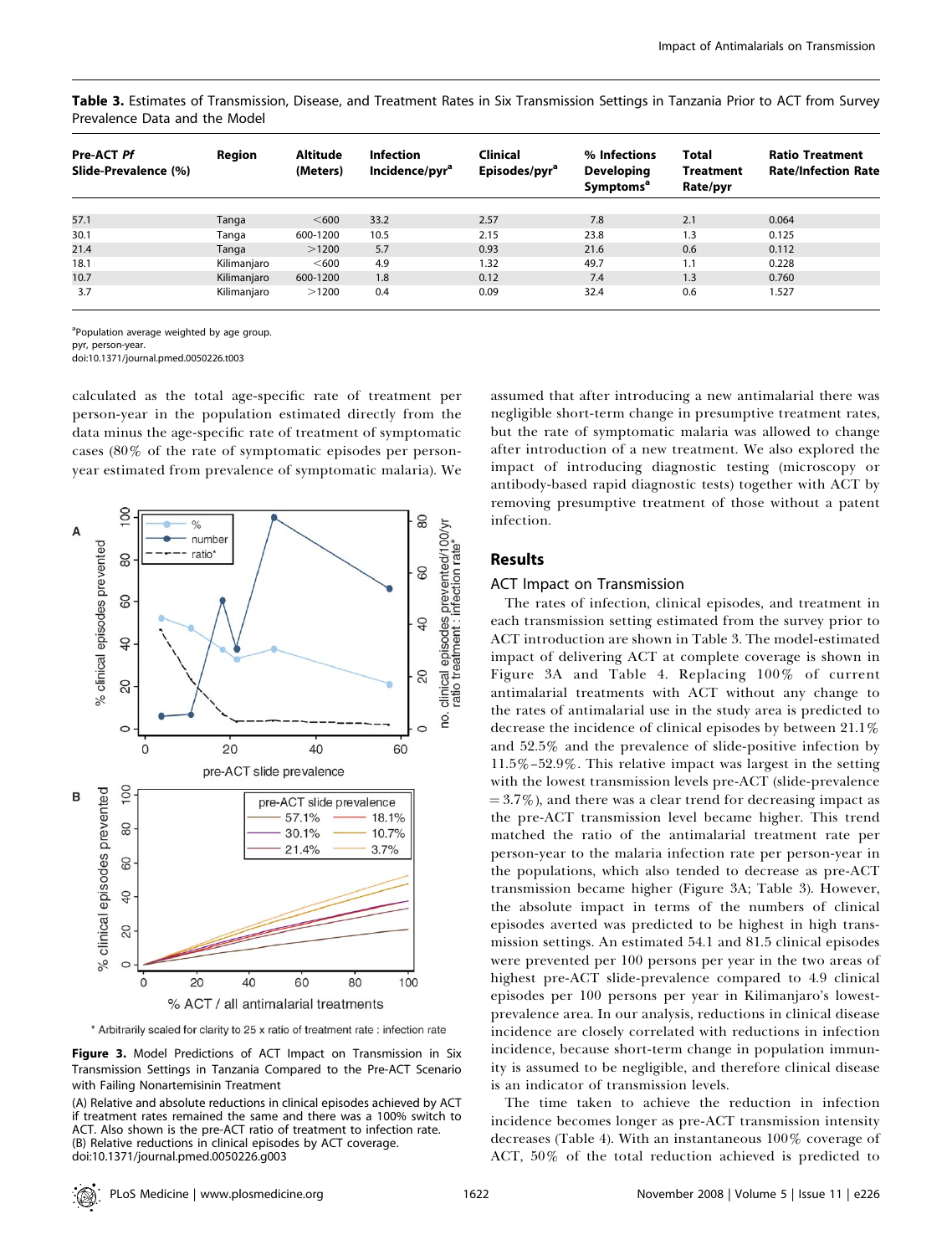| Slide-Prevalence (%)<br>Pre-ACT Pf | Region      | (Meters)                        | Pre-ACT Nonartemisinin<br><b>Aith</b><br>No Treatment: Clinical<br>Impact <sup>a</sup> Compared<br>Altitude Estimated Failing, | Predicted ACT Impact <sup>p</sup> Compared<br>with Failing, Pre-ACT<br>Nonartemisinins <sup>a</sup> |                                                             |                                                                          | Regimen <sup>9</sup> Compared with Failing,<br>Long-Acting Nongametocytocidal<br>Predicted Impact of Efficacious<br>Pre-ACT Nonartemisinins <sup>a</sup> |                                                             |                                                                   |
|------------------------------------|-------------|---------------------------------|--------------------------------------------------------------------------------------------------------------------------------|-----------------------------------------------------------------------------------------------------|-------------------------------------------------------------|--------------------------------------------------------------------------|----------------------------------------------------------------------------------------------------------------------------------------------------------|-------------------------------------------------------------|-------------------------------------------------------------------|
|                                    |             |                                 | '100/Year<br>Episodes Prevented/<br>(% Reduction)                                                                              | Prevented/100/Year<br><b>Clinical Episodes</b><br>(% Reduction)                                     | Slide-Positive<br>(% Reduction)<br>Prevalence<br>Reduction, | Reduction (Days) (% Reduction)<br><b>Total Incidence</b><br>Half-Time to | Prevented/100/Year<br><b>Clinical Episodes</b>                                                                                                           | Slide-Positive<br>(% Reduction)<br>Prevalence<br>Reduction, | <b>Reduction (Days)</b><br><b>Total Incidence</b><br>Half-Time to |
|                                    | Tanga       | < 600                           | 1.5(0.6)                                                                                                                       | 54.1 (21.1)                                                                                         | 6.0(11.5)                                                   | $\overline{a}$                                                           | 86.7 (33.7)                                                                                                                                              | 4.4 (8.3)                                                   |                                                                   |
| 30.1                               | Tanga       | $600 - 1200$ 3.2 (1.3)          |                                                                                                                                | 81.5 (37.9)                                                                                         | 7.8 (27.2)                                                  | 24                                                                       | 70.1 (32.5)                                                                                                                                              | 4.0 (14.0)                                                  | ١O                                                                |
| 21.4                               | Tanga       | >1200                           | 2.0(1.6)                                                                                                                       | 31.0 (33.1)                                                                                         | 5.3 (25.5)                                                  | 32                                                                       | 19.6 (20.9)                                                                                                                                              | 2.7(13.1)                                                   | σ                                                                 |
| 18.1                               | Kilimanjaro | < 600                           | 5.6 (2.2)                                                                                                                      | 49.6 (37.6)                                                                                         | 5.5 (33.4)                                                  | 27                                                                       | 33.2 (25.1)                                                                                                                                              | 2.8 (17.1)                                                  |                                                                   |
| 10.7                               |             | Kilimanjaro 600-1200 1.5 (10.1) |                                                                                                                                | 5.6 (47.6)                                                                                          | 4.1 (38.5)                                                  | 67                                                                       | 3.0 (25.5)                                                                                                                                               | 2.3 (21.8)                                                  | 8                                                                 |
|                                    | Kilimanjaro | $>1200$ 1.6 (10.7)              |                                                                                                                                | 4.9 (52.5)                                                                                          | 1.9(52.9)                                                   | 89                                                                       | 2.3 (24.0)                                                                                                                                               | 1.0(26.6)                                                   | 99                                                                |

Each treatment type is introduced into an equilibrium scenario. The results shown are the impact seen after the model reaches a new equilibrium. See also Figures 3 and 5.<br>"With 50% parasitological treatment failure and red "With 50% parasitological treatment failure and reduced prophylactic time (7 d) due to resistance mutations.<br>"It 100% of failing nonartemisinin treatment episodes are replaced by this regimen.<br>doi:10.1371/journal.pmed.0050 <sup>b</sup>If 100% of failing nonartemisinin treatment episodes are replaced by this regimen.

doi:10.1371/journal.pmed.0050226.t004

occur within 1–3 wk in the high-transmission settings, whilst it is predicted to take 2–3 mo in the lowest-transmission settings. The rate at which incidence decreases slows with time (Figure 2). Under scenarios of lower coverage of ACT where a proportion of individuals seeking treatment continued to be given the less effective, failing antimalarials used prior to ACT introduction, transmission reductions are predicted to decrease linearly with ACT coverage (Figure 3B). A full sensitivity analysis of our results is given in Text S1.

## Influence of Improved Diagnosis

The importance of presumptive treatment to overall ACT impact was explored by modelling a scenario in which additional testing for the presence of parasites is incorporated into an ACT treatment programme. Under such a programme, individuals without detectable infection who seek treatment are no longer prescribed antimalarials; however, those with asymptomatic infection who have patent parasitaemia (for example, those who seek treatment due to symptoms from another illness) continue to be treated. In the two lowest-transmission settings in Tanzania, reported rates of treatment per person-year in the cross-sectional survey were higher than the estimated rates of clinical episodes (Table 3), suggesting greater overuse of antimalarials in these areas. Reducing treatment rates through introducing diagnosis reduced ACT impact to some extent in the two lowest transmission settings only (Figure 4A). In these settings, the model estimates that a relatively high proportion of antimalarial treatments are used by individuals without symptomatic malaria or detectable infection. This use of treatment reduces transmission less efficiently because it does not target the most infectious individuals, but has a small effect through cure of subpatent infections and prophylaxis. Similarly, the number of treatment courses required to indirectly prevent one clinical episode via transmission impact was greatly reduced by laboratory diagnosis in the two lowest-transmission settings only (Figure 4B). Improved diagnosis can reduce treatment rates and thus ACT impact further if we assume a lower proportion of treatment is used by symptomatic cases (Figure VIII in Text S1).

## Impact on Transmission of Antimalarials with Different Pharmacodynamic Properties

In addition to investigating ACT impact on transmission, and thus the impact of a gametocytocidal drug, we used the model to examine the importance of the efficacy and prophylactic effects of antimalarials in reducing transmission (Figure 5). We consider the impact of individual antimalarials in order to separate out the effects of these drug properties, however this is intended to be purely theoretical since use of any antimalarial alone increases the chance of development of resistance [42]. Using data on SP, it is assumed that the nonartemisinin treatments in use in the study area at the time of the survey had only 50% efficacy and a prophylactic time of 7 d due to high levels of resistance mutations [25,26]. Our results suggest that these treatments were having little impact on transmission with an estimated 0.6%–10.7% lower rate of clinical episodes compared to a scenario without any antimalarials (Table 4). As before, the impact was largest in the lower-transmission settings.

Replacing 100% of the failing treatments with a theoretical, 100% efficacious nongametocytocidal antimalarial with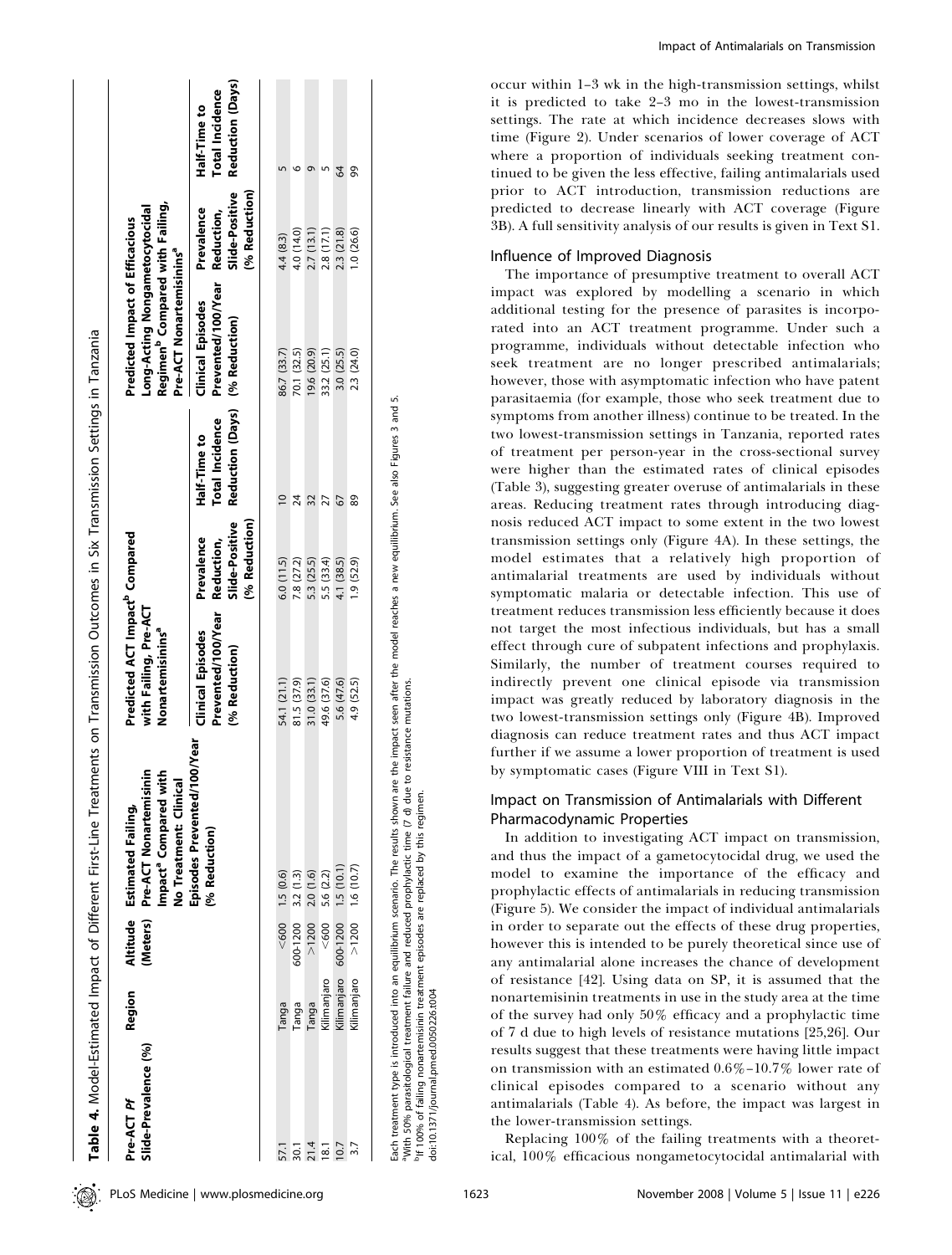

Figure 4. Model-Estimated Impact of Introducing Improved Diagnostic Procedures

Improved diagnostic methods are introduced prior to antimalarial prescription together with a 100% switch to ACT in six transmission settings in Tanzania, compared to no change in current treatment use, (A) on the percentage of clinical episodes prevented and (B) on the efficiency of treatment at reducing transmission. doi:10.1371/journal.pmed.0050226.g004

a prophylactic time of 10 d (as assumed for a short-acting ACT) is estimated to reduce the rate of clinical episodes by 2.5%–12.6% (Figure 5A). Again this impact increased as pre-ACT transmission decreased. However, using a nongametocytocidal antimalarial that had a longer prophylactic time of 25 d as well as 100% efficacy substantially increased its impact on transmission (Figure 5). Clinical episodes were reduced by 24.0%–33.7% and, in contrast to the gametocytocidal drugs, this impact increased as baseline transmission increased. This relationship was observed despite the lower ratio of treatment rate to infection rate at higher transmission (see Figure 3A). In the setting with highest initial slide-prevalence  $(57.1\%)$ , the impact of such a drug on clinical episodes was 60% higher than the predicted impact of a drug with the gametocytocidal effects of ACT and a prophylactic time of 10 d (such as artemether-lumefantrine [AL], the most commonly used ACT) (Figure 5A; Table 4). An ACT with a long-acting partner drug (25 d prophylaxis) had the highest impact of all drug types, reducing rates of clinical episodes by 54.1%– 69.1%, with the impact tending to increase with pre-ACT transmission levels (Figure 5A).

Gametocytocidal drug action was less effective in reducing transmission from an initially high than from a low level

because following clearance of gametocytes individuals were more quickly reinfected. By contrast, prophylactic effects were more important for reducing new inoculations and clinical episodes in high- than in low-transmission settings, because there was a greater chance of receiving an infectious challenge during the prophylactic period. Prophylactic and, to some extent, gametocytocidal drugs are predicted to have less effect on infection prevalence than on the incidence of clinical episodes in higher-transmission settings (Figure 5B). A similar pattern is observed with other malaria control interventions [43] because of the nonlinear relationship between prevalence and incidence of malaria infection [44]. This relationship arises because the time period between new parasite inoculations is shorter at higher transmission and superinfection is more common. Therefore, preventing an inoculation does not reduce the amount of person-time spent infected, and therefore prevalence, as much as it would in a lower-transmission setting.

#### Sensitivity Analysis

Model results were relatively robust to variations in the majority of key parameters (full details provided in Text S1), but we found that ACT impact size would be lower in populations with high heterogeneity in exposure (Figure V in Text S1). The size of ACT gametocytocidal effects in treated individuals as well as prophylactic effects was an important determinant of transmission reductions (Figure VI in Text S1). We also confirmed that the trends shown in the results still existed in a much simplified version of the model, which did not use the survey data and ignored presumptive treatment, treatment failure, age, and immune effects, assuming a constant proportion of infections treated in all areas. Gametocytocidal drugs still had most impact in lowertransmission settings, and the reverse was true for prophylactic drug effects (Figure IV in Text S1).

#### **Discussion**

Our model shows the potential for an appreciable impact of ACT on malaria transmission at current rates of antimalarial treatment in our study area of Tanzania. The predicted reductions in prevalence of slide-positive infection at 100% coverage are between 11.5% and 52.9%, which compare with 13%–42% achieved by insecticide-treated bed nets (ITNs) in trial settings [43] and, as such, ACT could form an important part of a transmission reduction programme. The estimated reductions in rates of clinical episodes of 21.1%–52.5% with a short-acting ACT are lower than pooled estimates of ITN impact of 50%–62% [43]. In highertransmission settings  $(>20\%$  baseline slide-prevalence), ACT is predicted to have its smallest relative impact on transmission as found in a previous model looking at SP-AQ [17], due to a combination of a lower proportion of infections being treated and the different dynamics of infection prevalence (Figure 3A; Figure IV in Text S1). However, in terms of public health impact, the absolute number of clinical episodes prevented by introducing ACT in high-transmission settings was much greater, and the courses of treatment required per episode indirectly averted was substantially lower given current treatment rates across settings. Furthermore, the direct benefits of effective clearance of parasites for infected individuals would be considerable. More wide-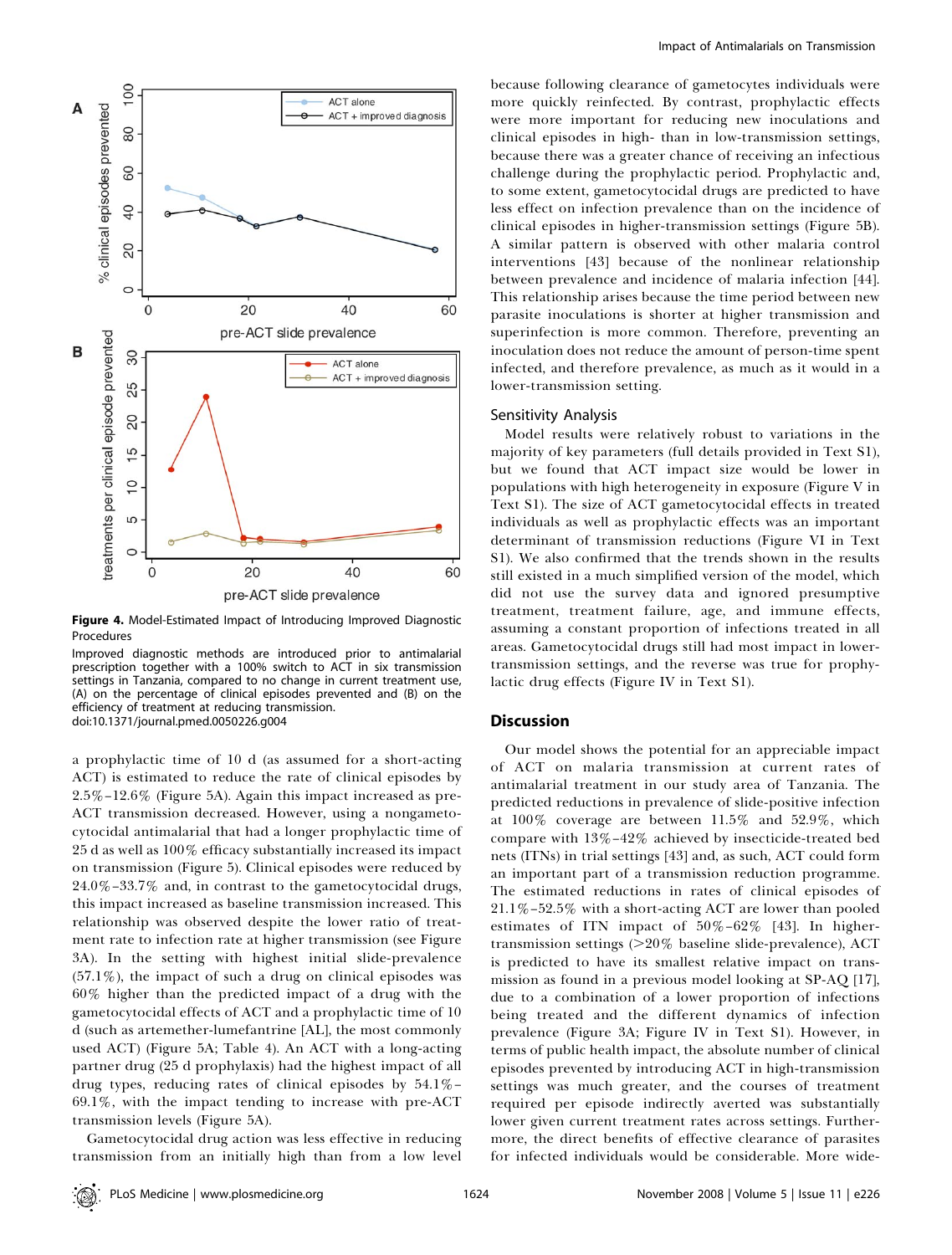

Figure 5. Model-Estimated Impact of Introducing Antimalarials with 100% Efficacy and Different Pharmacodynamic Properties Impact is shown on (A) clinical episodes and (B) slide-prevalence of infection in six transmission settings in Tanzania, compared to the pre-ACT scenario with failing nonartemisinin treatment assuming a 100% switch to these treatments. Short-acting nongametocytocidal: prophylactic time  $= 10$  d, no specific gametocytocidal action. Short-acting ACT (as Figure 3A): prophylactic time = 10 d, with the gametocytocidal action of artemisinin. Long-acting nongametocytocidal: prophylactic time  $= 25$  d, no specific gametocytocidal action. Long-acting ACT: prophylactic time  $= 25$  d, with the gametocytocidal action of artemisinin. doi:10.1371/journal.pmed.0050226.g005

spread use of diagnostic tools prior to treatment is predicted to increase the efficiency of ACT in reducing transmission per treatment course, especially in lower-transmission settings, although it could result in some reduction in the total impact, as previously suggested [45]. Depending on how quickly ACTs are made widely available, significant impact could be seen within a few weeks in higher-transmission settings but would occur over several months in lowertransmission settings. Our analysis deliberately represents an ideal scenario in order to estimate the maximum potential for ACT impact, whilst in reality the difficulties of imperfect patient adherence and of achieving good coverage in all health sectors [1,46] would reduce the speed and magnitude of transmission reductions, potentially substantially, as seen with ITNs outside trial settings.

Our analysis finds that gametocytocidal properties of antimalarials have the most relative impact in lower-transmission settings, while prophylactic effects have more impact in areas with high transmission. An ACT with the gametocytocidal effects of the artemisinin derivative and the prophylactic effect of a longer-acting partner drug is predicted to have the greatest impact on transmission across all areas in the short-term time scale of our model. ACT with long-acting partner drugs are currently in use in some areas; for example, artesunate-mefloquine is recommended by WHO. The more recently formulated dihydroartemisinin-piperaquine is also likely to become used more widely [47]. If used widely in the longer term in higher-transmission settings, the advantage of the prophylactic effects of these long-acting ACTs would need to be weighed against a higher selective pressure for resistant parasite strains [26,48,49]. Careful resistance surveillance would be important. Our finding that a long-acting nongametocytocidal drug regimen could have as much or more effect on transmission than a short-acting ACT in higher-transmission areas similarly needs to be considered bearing resistance development in mind. Such a drug regimen would need to contain two or more efficacious antimalarials in combination. Existing nonartemisinin com-

binations include SP-AQ and SP-chloroquine, but their use is limited due to widespread resistance [47]. However, the predicted impact of long-acting treatments has implications for future development of nonartemisinin combinations and their use as a first-line treatment, particularly if cost or development of artemisinin resistance make ACT a less attractive option. Developing and deploying drugs with stronger gametocytocidal activity than artemisinins would also be highly beneficial for transmission reductions according to our results (Figure VI in Text S1). Primaquine may be one such existing drug, but limited evidence does not show a consistent advantage over artemisinin derivatives [50,51].

Estimated treatment impact did not vary evenly with baseline slide-prevalence of infection, particularly in the medium-transmission settings (Figures 3A, 4A, and 5). This is likely to be due partly to sampling variation resulting from the smaller sample size in the area with 18.1% baseline prevalence (Table 1). The prevalence of symptomatic malaria and reported use of antimalarials are high in this area relative to the others given its measured infection prevalence, resulting in higher estimates of treatment impact. However, as has been found in other endemic populations [52], reported use of antimalarials also did not decline evenly with baseline prevalence in the other areas despite larger sample sizes. Variation in ACT impact due to treatmentseeking behaviour of populations is likely to be a real feature of ACT scale-up. Our results should be seen in terms of shortterm impact only, since we do not take into account changes in the immunity of populations over time. The necessary data for our model, such as the incidence of infection and the proportion of infections developing symptoms, are rarely measured directly due to the difficulties of detecting all superinfections; therefore, we relied on model estimates from prevalence data, which gave results that were mostly within the range of the few data available [33,34]. Varying parameters and the model assumptions that affected these estimates caused limited change in the results except in the case of heterogeneity of exposure (see the sensitivity analysis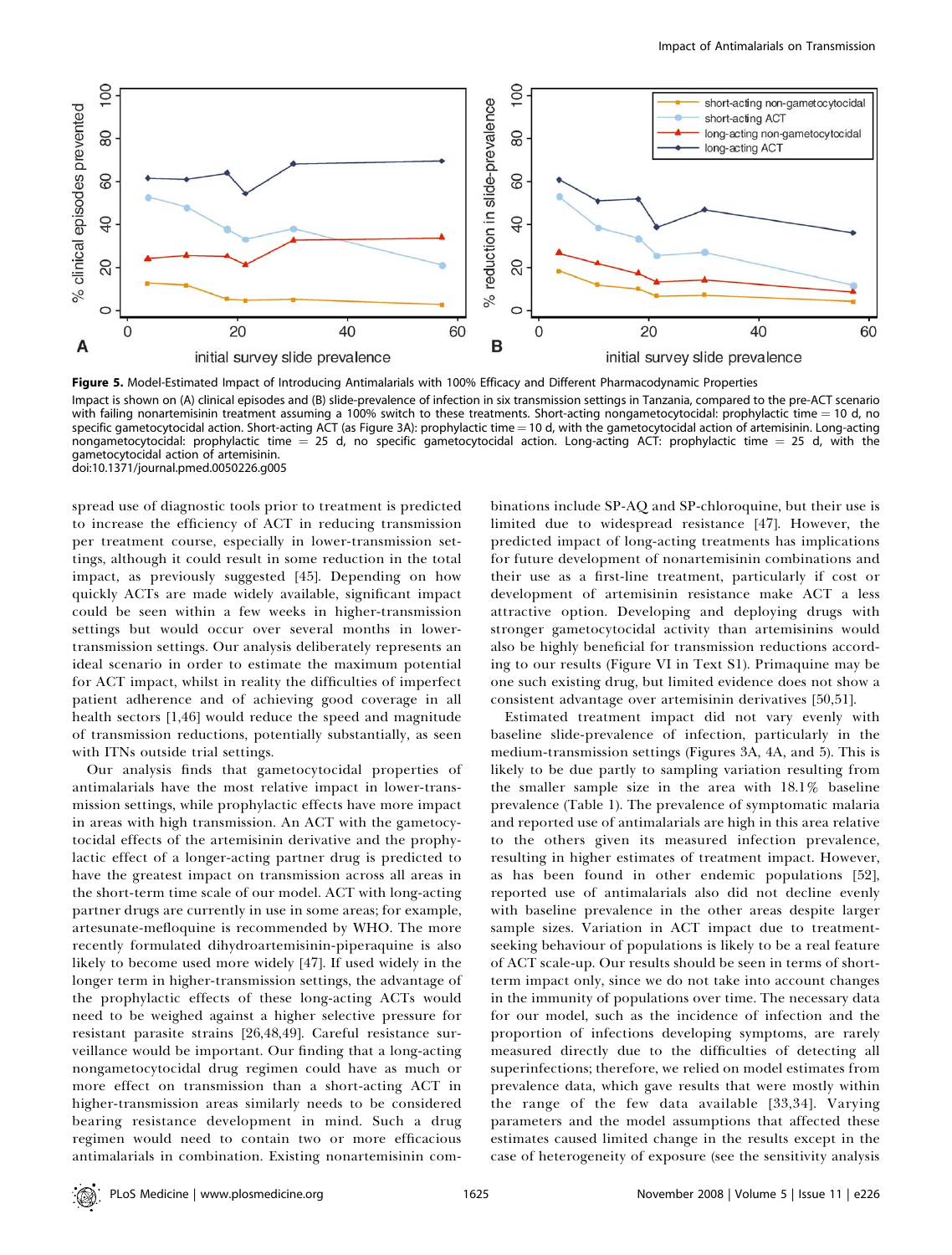in Text S1). In the highest-transmission setting the estimated incidence of infection and clinical episodes in the pre-ACT setting appear high (Table 3), but may be reasonable given measured entomological inoculation rates [23], and that the survey was conducted during the season of highest transmission and thus true annual rates would be lower. Whilst the prevalence of symptomatic malaria in the survey data decreased with transmission setting, our estimated proportion of infections developing symptoms did not show a clear trend of increasing as would be expected due to decreasing immunity (Table 3). This trend was visible across the four higher-transmission settings, but not in the two sites with lowest transmission intensity, probably due to the small numbers of cases meeting our definition of symptomatic malaria in these areas (Table 1 in the main text and Table II in Text S1). However, we had estimates of treatment intake in the population, and our results are relatively robust to whether this treatment occurs in symptomatic or asymptomatic individuals (Figure VIIa–b in Text S1). They are more sensitive to the accuracy of our treatment data, which is selfreported, and thus potentially underestimated [53]. Our data are limited to individuals under 45 y of age, which in these settings represents around 87% of the population [54]. By assuming in our model that individuals over 45 y have the same infection and immunity status as 15- to 45-y-olds, we may underestimate overall immunity levels in this age group to some extent. However, our sensitivity analysis showed that results were not affected substantially by ignoring age structure (Figure VIIi–j in Text S1). In generalizing our results to other settings it should be borne in mind that our slide-prevalence data represent the peak in annual transmission in these areas, whilst immunity levels in the study populations reflect lower transmission during other times of the year.

Our model predictions are roughly compatible with some of the trends from observational studies in areas where ACT was introduced, although it is uncertain to what extent these trends were attributable to ACT. In studies where transmission was similar to our lowest transmission setting (Kilimanjaro,  $>1,200$  m) or lower, around  $50\%$  [10,12] to 75% [13] reductions in clinical episodes or prevalence occurred following ACT introduction, although there were also changes in vector levels during the same time period. In an area of Zanzibar with transmission levels similar to those of our second-lowest transmission setting (Kilimanjaro 600– 1,200 m), little clear change in clinical incidence was seen during 2004 after the introduction of ACT, during which time 34,724 doses of artemether-lumefantrine were dispensed to a population of  $\sim 85,000$  [14]. We cannot be sure what coverage of ACT this achieved (i.e. what proportion of all antimalarials used by the population were ACT), but in our equivalent setting this would amount to  $\sim$ 30% coverage and a potential  $\sim$ 16% reduction in clinical episodes (Figure 3B), which could have been masked by the seasonal trends in Zanzibar or diminished by imperfect patient adherence. As well as comparing our results to studies of ACT impact, it is interesting to compare with previous introduction of longacting nonartemisinins, which received less attention in terms of transmission reductions. For example our model suggests that when SP was first widely introduced as an efficacious drug to replace failing chloroquine treatment, there could have been a 20%–30% reduction in clinical episodes in

higher-transmission areas (Table 4) due to its long prophylactic time. Documented decreases of  $>40\%$  in clinical episodes or hospital admissions have coincided with SP introduction in areas of intense transmission in southern Tanzania [55] and on the coast of Kenya [45,56], although as with ACT these studies were observational and took place in the context of increasing vector control. Cluster-randomized trials measuring the transmission impact of different antimalarials used as first line treatment would be valuable in order to confirm observational evidence and the findings of our model.

With the current interest in reducing malaria transmission with a view to elimination of the parasite [57], our results suggest that ACT can be a valuable tool as part of a larger programme of control interventions, particularly in lowertransmission settings. We demonstrate that the choice of appropriate ACT partner drugs or alternative first-line treatments for a given transmission setting could play an important role in transmission control. Antimalarial properties therefore need to be taken into account in future drug development and at a national and international level in determining treatment policies if substantial reductions are to be achieved in transmission and morbidity from malaria across endemic countries.

#### Supporting Information

Text S1. Extended Methods and Sensitivity Analysis Found at doi:10.1371/journal.pmed.0050226.sd001 (866 KB DOC).

#### Acknowledgments

The data used in this study were collected by the Joint Malaria Programme (JMP), Moshi, Tanzania. We thank all members of the JMP community studies team and laboratory staff at Kilimanjaro Christian Medical College and National Institute for Medical Research who took part. We are also grateful to João Filipe, Matt Cairns, Shunmay Yeung, Jamie Griffin, and Colin Sutherland for helpful discussions.

Author contributions. LCO conceived the study, carried out the analysis and drafted the paper; CJD, TB and CJMW contributed substantially to the design and interpretation and revised the manuscript critically; ACG was involved closely in all stages of the conception, design, and analysis for the study, and editing of the manuscript.

#### References

- 1. Bosman A, Mendis KN (2007) A major transition in malaria treatment: the adoption and deployment of artemisinin-based combination therapies. Am J Trop Med Hyg 77: 193–197.
- 2. Bjorkman A, Bhattarai A (2005) Public health impact of drug resistant Plasmodium falciparum malaria. Acta Trop 94: 163–169.
- 3. Bousema JT, Schneider P, Gouagna LC, Drakeley CJ, Tostmann A, et al. (2006) Moderate effect of artemisinin-based combination therapy on transmission of Plasmodium falciparum. J Infect Dis 193: 1151–1159.
- 4. Drakeley CJ, Jawara M, Targett GA, Walraven G, Obisike U, et al. (2004) Addition of artesunate to chloroquine for treatment of Plasmodium falciparum malaria in Gambian children causes a significant but short-lived reduction in infectiousness for mosquitoes. Trop Med Int Health 9: 53–61.
- 5. Sutherland CJ, Ord R, Dunyo S, Jawara M, Drakeley CJ, et al. (2005) Reduction of malaria transmission to anopheles mosquitoes with a six-dose regimen of co-artemether. PLoS Med 2: e92. doi:10.1371/journal.pmed. 0020092
- 6. Targett G, Drakeley C, Jawara M, von Seidlein L, Coleman R, et al. (2001) Artesunate reduces but does not prevent posttreatment transmission of Plasmodium falciparum to Anopheles gambiae. J Infect Dis 183: 1254–1259.
- 7. WHO (2006) RBM factsheet 9: Facts on ACTs. Available: http://www.rbm. who.int/cmc\_upload/0/000/015/364/RBMInfosheet\_9.htm. Accesed 21 October 2008.
- 8. Feachem R, Sabot O (2008) A new global malaria eradication strategy. Lancet 371: 1633–1635.
- 9. Carrara VI, Sirilak S, Thonglairuam J, Rojanawatsirivet C, Proux S, et al. (2006) Deployment of early diagnosis and mefloquine-artesunate treatment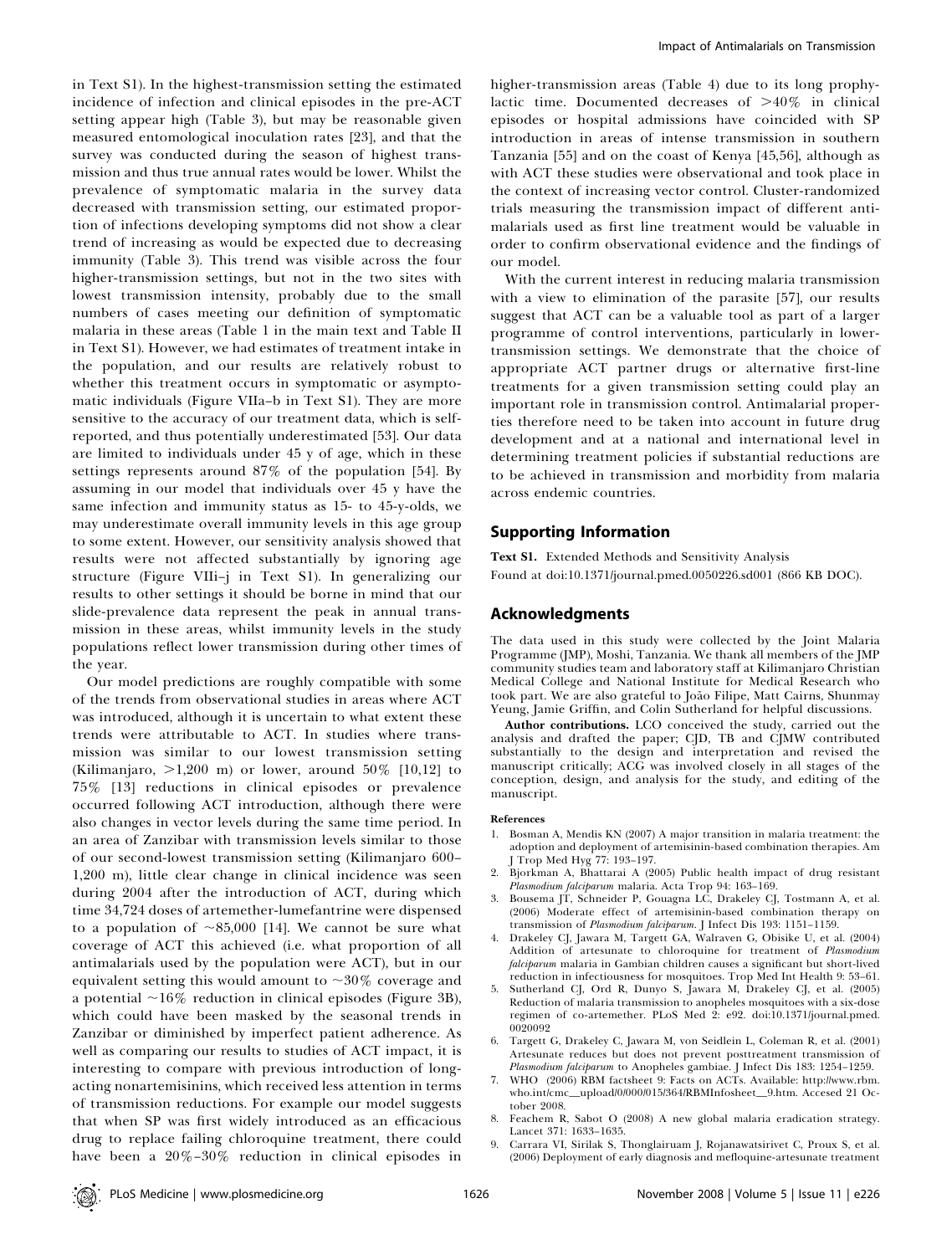- 10. Price RN, Nosten F, Luxemburger C, ter Kuile FO, Paiphun L, et al. (1996) Effects of artemisinin derivatives on malaria transmissibility. Lancet 347: 1654–1658.
- 11. Van Nam N, de Vries PJ, Van Toi L, Nagelkerke N (2005) Malaria control in Vietnam: The Binh Thuan experience. Trop Med Int Health 10: 357–365.
- 12. Sochantha T, Hewitt S, Nguon C, Okell L, Alexander N, et al. (2006) Insecticide-treated bednets for the prevention of Plasmodium falciparum malaria in Cambodia: A cluster-randomized trial. Trop Med Int Health 11: 1166–1177.
- 13. Barnes KI, Durrheim DN, Little F, Jackson A, Mehta U, et al. (2005) Effect of artemether-lumefantrine policy and improved vector control on malaria burden in KwaZulu-Natal, South Africa. PLoS Med 2: e330. doi: 10.1371/ journal.pmed.0020330
- 14. Bhattarai A, Ali AS, Kachur SP, Martensson A, Abbas AK, et al. (2007) Impact of artemisinin-based combination therapy and insecticide-treated nets on malaria burden in Zanzibar. PLoS Med 4: e309. doi: 10.1371/journal. pmed.0040309
- 15. Lusingu JP, Vestergaard LS, Mmbando BP, Drakeley CJ, Jones C, et al. (2004) Malaria morbidity and immunity among residents of villages with different Plasmodium falciparum transmission intensity in North-Eastern Tanzania. Malar J 3: 26.
- 16. Smith T, Beck HP, Kitua A, Mwankusye S, Felger I, et al. (1999) Age dependence of the multiplicity of Plasmodium falciparum infections and of other malariological indices in an area of high endemicity. Trans R Soc Trop Med Hyg 93: 15–20.
- 17. Tediosi F, Maire N, Smith T, Hutton G, Utzinger J, et al. (2006) An approach to model the costs and effects of case management of Plasmodium falciparum malaria in sub-Saharan Africa. Am J Trop Med Hyg 75: 90–103.
- 18. Yeung S, Van Damme W, Socheat D, White NJ, Mills A (2008) Cost of increasing access to artemisinin combination therapy: The Cambodian experience. Malar J 7: 84.
- 19. Gelb MH (2007) Drug discovery for malaria: A very challenging and timely endeavor. Curr Opin Chem Biol 11: 440–445.
- 20. Kumar N, Zheng H (1990) Stage-specific gametocytocidal effect in vitro of the antimalaria drug qinghaosu on Plasmodium falciparum. Parasitol Res 76: 214–218.
- 21. Bukirwa H, Critchley J (2006) Sulfadoxine-pyrimethamine plus artesunate versus sulfadoxine-pyrimethamine plus amodiaquine for treating uncomplicated malaria. Cochrane Database Syst Rev: CD004966. doi:10.1002/ 14651858.CD004966.pub2
- 22. Drakeley CJ, Carneiro I, Reyburn H, Malima R, Lusingu JP, et al. (2005) Altitude-dependent and -independent variations in Plasmodium falciparum prevalence in northeastern Tanzania. J Infect Dis 191: 1589–1598.
- 23. Bodker R, Akida J, Shayo D, Kisinza W, Msangeni HA, et al. (2003) Relationship between altitude and intensity of malaria transmission in the Usambara Mountains, Tanzania. J Med Entomol 40: 706–717.
- 24. Chandler CI, Drakeley CJ, Reyburn H, Carneiro I (2006) The effect of altitude on parasite density case definitions for malaria in northeastern Tanzania. Trop Med Int Health 11: 1178–1184.
- 25. Pearce RJ, Drakeley C, Chandramohan D, Mosha F, Roper C (2003) Molecular determination of point mutation haplotypes in the dihydrofolate reductase and dihydropteroate synthase of Plasmodium falciparum in three districts of northern Tanzania. Antimicrob Agents Chemother 47: 1347–1354.
- 26. Watkins WM, Mberu EK, Winstanley PA, Plowe CV (1997) The efficacy of antifolate antimalarial combinations in Africa: A predictive model based on pharmacodynamic and pharmacokinetic analyses. Parasitol Today 13: 459–464.
- 27. Collins WE, Jeffery GM (2003) A retrospective examination of mosquito infection on humans infected with Plasmodium falciparum. Am J Trop Med Hyg 68: 366–371.
- 28. Aron JL, May RM (1982) The population dynamics of malaria. In: Anderson RA editor. The population dynamics of infectious diseases: theory and applications. London: Chapman and Hall. pp. 139–179.
- 29. Collins WE, Jeffery GM (1999) A retrospective examination of sporozoiteand trophozoite-induced infections with Plasmodium falciparum: Development of parasitologic and clinical immunity during primary infection. Am J Trop Med Hyg 61: 4–19.
- 30. Missinou MA, Kun JF, Lell B, Kremsner PG (2001) Change in Plasmodium falciparum genotype during successive malaria episodes in Gabonese children. Parasitol Res 87: 1020–1023.
- 31. Woolhouse ME, Dye C, Etard JF, Smith T, Charlwood JD, et al. (1997) Heterogeneities in the transmission of infectious agents: Implications for the design of control programs. Proc Natl Acad Sci U S A 94: 338–342.
- 32. Smith T, Maire N, Dietz K, Killeen GF, Vounatsou P, et al. (2006) Relationship between the entomologic inoculation rate and the force of infection for Plasmodium falciparum malaria. Am J Trop Med Hyg 75: 11–18.
- 33. Baird JK, Owusu Agyei S, Utz GC, Koram K, Barcus MJ, et al. (2002) Seasonal malaria attack rates in infants and young children in northern Ghana. Am J Trop Med Hyg 66: 280–286.
- 34. Owusu-Agyei S, Koram KA, Baird JK, Utz GC, Binka FN, et al. (2001) Incidence of symptomatic and asymptomatic Plasmodium falciparum in-

fection following curative therapy in adult residents of northern Ghana. Am J Trop Med Hyg 65: 197–203.

- 35. Sama W, Owusu-Agyei S, Felger I, Dietz K, Smith T (2006) Age and seasonal variation in the transition rates and detectability of Plasmodium falciparum malaria. Parasitology 132: 13–21.
- 36. Bonnet S, Gouagna LC, Paul RE, Safeukui I, Meunier JY, et al. (2003) Estimation of malaria transmission from humans to mosquitoes in two neighbouring villages in south Cameroon: Evaluation and comparison of several indices. Trans R Soc Trop Med Hyg 97: 53–59.
- 37. Githeko AK, Brandling-Bennett AD, Beier M, Atieli F, Owaga M, et al. (1992) The reservoir of Plasmodium falciparum malaria in a holoendemic area of western Kenya. Trans R Soc Trop Med Hyg 86: 355–358.
- 38. Struik SS, Riley EM (2004) Does malaria suffer from lack of memory? Immunol Rev 201: 268–290.
- 39. Olliaro P, Pinoges L, Checchi F, Vaillant M, Guthmann JP (2008) Risk associated with asymptomatic parasitaemia occurring post-antimalarial treatment. Trop Med Int Health 13: 83–90.
- 40. Okell L, Drakeley C, Ghani AC, Bousema JT, Sutherland C (2008) Reduction of transmission from malaria patients by artemisinin combination therapies: A pooled analysis of six randomized trials. Malar J 7: 125.
- 41. Hay SI, Rogers DJ, Toomer JF, Snow RW (2000) Annual Plasmodium falciparum entomological inoculation rates (EIR) across Africa: Literature survey, Internet access and review. Trans R Soc Trop Med Hyg 94: 113–127.
- 42. White NJ, Pongtavornpinyo W (2003) The de novo selection of drugresistant malaria parasites. Proc Biol Sci 270: 545–554.
- 43. Lengeler C (2004) Insecticide-treated bed nets and curtains for preventing malaria. Cochrane Database Syst Rev: CD000363. doi:10.1002/14651858. CD000363.pub2
- 44. Smith DL, Dushoff J, Snow RW, Hay SI (2005) The entomological inoculation rate and Plasmodium falciparum infection in African children. Nature 438: 492–495.
- 45. Gosling RD, Drakeley CJ, Mwita A, Chandramohan D (2008) Presumptive treatment of fever cases as malaria: help or hindrance for malaria control? Malar J 7: 132.
- 46. Yeung S, White NJ (2005) How do patients use antimalarial drugs? A review of the evidence. Trop Med Int Health 10: 121–138.
- 47. WHO (2006) WHO guidelines for treatment of malaria. Geneva: WHO. Available: http://www.who.int/malaria/docs/TreatmentGuidelines2006.pdf. Accessed 21 October 2008.
- 48. White NJ (2008) How antimalarial drug resistance affects post-treatment prophylaxis. Malar J 7: 9.
- 49. Hastings IM, Watkins WM, White NJ (2002) The evolution of drug-resistant malaria: The role of drug elimination half-life. Philos Trans R Soc Lond B Biol Sci 357: 505–519.
- 50. Chen PQ, Li GQ, Guo XB, He KR, Fu YX, et al. (1994) The infectivity of gametocytes of Plasmodium falciparum from patients treated with artemisinin. Chinese Med J 107: 709–711.
- 51. El-Sayed B, El-Zaki SE, Babiker H, Gadalla N, Ageep T, et al. (2007) A randomized open-label trial of artesunate-sulfadoxine-pyrimethamine with or without primaquine for elimination of sub-microscopic P. falciparum parasitaemia and gametocyte carriage in eastern Sudan. PLoS ONE 2: e1311 doi:10.1371/journal.pone.0001311
- 52. Gardella F, Assi S, Simon F, Bogreau H, Eggelte T, et al. (2008) Antimalarial drug use in general populations of tropical Africa. Malar J 7: 124.
- 53. McCombie SC (2002) Self-treatment for malaria: the evidence and methodological issues. Health Policy Plan 17: 333–344.
- 54. National Bureau of Statistics of the United Republic of Tanzania (2003) Tanzania 2002 population and housing census.
- 55. Schellenberg D, Menendez C, Aponte J, Guinovart C, Mshinda H, et al. (2004) The changing epidemiology of malaria in Ifakara Town, southern Tanzania. Trop Med Int Health 9: 68–76.
- 56. Okiro EA, Hay SI, Gikandi PW, Sharif SK, Noor AM, et al. (2007) The decline in paediatric malaria admissions on the coast of Kenya. Malar J 6: 151.
- 57. [No authors listed] (2007) Is malaria eradication possible? Lancet 370: 1459.
- 58. Falk N, Maire N, Sama W, Owusu-Agyei S, Smith T, et al. (2006) Comparison of PCR-rflp and genescan-based genotyping for analyzing infection dynamics of Plasmodium falciparum. Am J Trop Med Hyg 74: 944–950.
- 59. Sama W, Dietz K, Smith T (2006) Distribution of survival times of deliberate Plasmodium falciparum infections in tertiary syphilis patients. Trans R Soc Trop Med Hyg 100: 811–816.
- 60. Eyles DE, Young MD (1951) The duration of untreated or inadequately treated Plasmodium falciparum infections in the human host. J Natl Malar Soc 10: 327–336.
- 61. Smith T, Charlwood JD, Takken W, Tanner M, Spiegelhalter DJ (1995) Mapping the densities of malaria vectors within a single village. Acta Trop 59: 1–18.
- 62. Miller MJ (1958) Observations on the natural history of malaria in the semiresistant West African. Trans R Soc Trop Med Hyg 52: 152–168.
- 63. Bruce-Chwatt LJ (1963) A longitudinal survey of natural malaria infection in a group of West African adults. I. West Afr Med J 12: 141–173.
- 64. Jeffery GM, Eyles DE (1954) The duration in the human host of infections